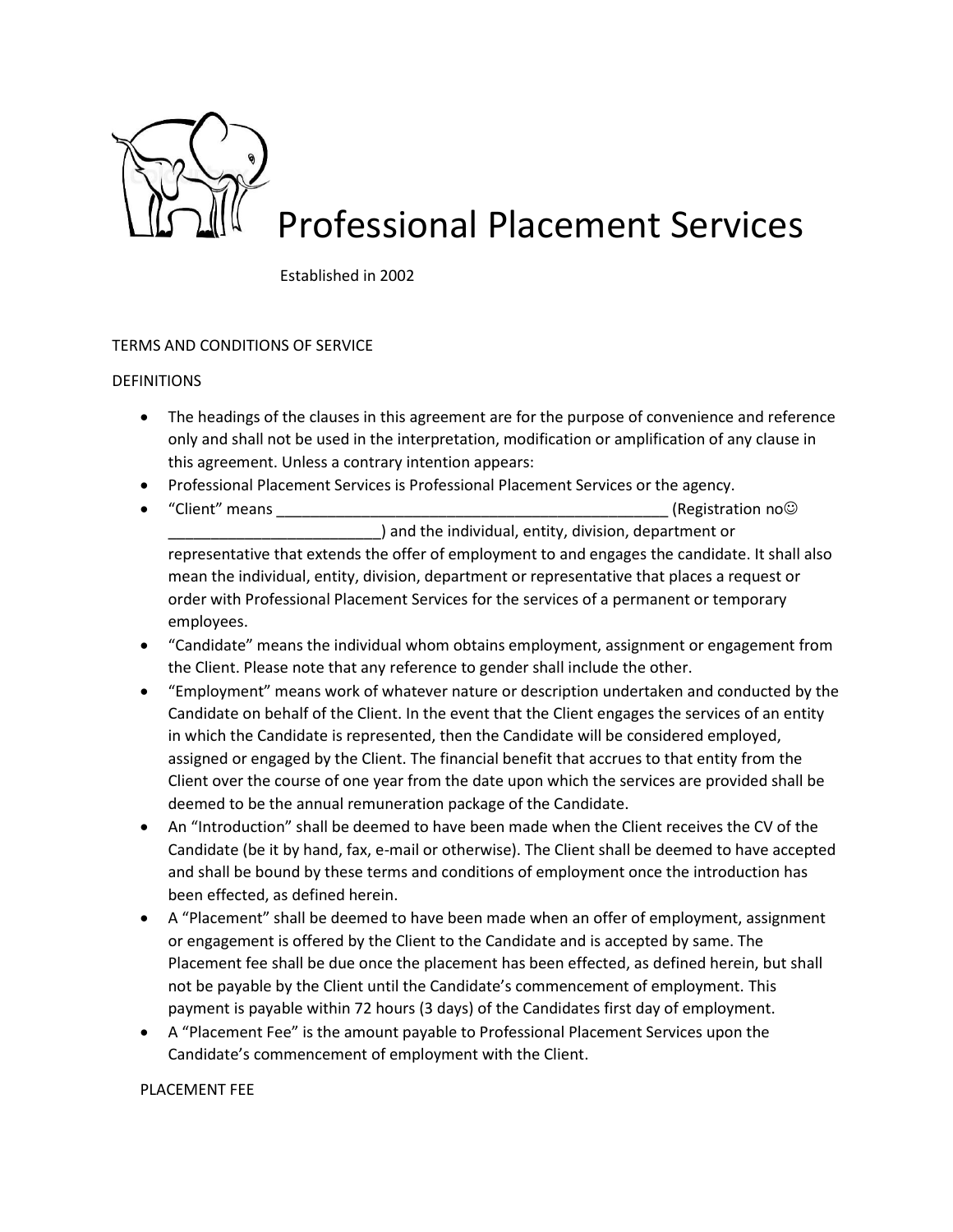- The placement fee is determined according to the formulae stated below:
- The placement fee shall be determined by means of reference to the letter of appointment or the written correspondence providing the Candidate's remuneration details. Professional Placement Services shall be entitled to request a copy of the Candidate's pay slip within 30 (thirty) days of the Candidate's commencement of employment, for the purpose of verifying the remuneration details and the Client shall be obliged to provide Professional Placement Services with same immediately upon request.
- In the event that remuneration information cannot be obtained by Professional Placement Services or in the event that there is a dispute over the terms of the remuneration package, Professional Placement Services shall be entitled to calculate its terms by means of reference to the remuneration package earned by the Candidate in the last year of his prior employment or by reference to the current market value of the Candidate, whichever is the greater. For the purposes of such an exercise, a Manager within the employment of Professional Placement Services shall be deemed competent to determine the Candidate's market value, as described herein.
- Professional Placement Services shall deliver an invoice to the Client on the Candidate's acceptance of employment or as soon thereafter as is reasonably possible.
- The Placement Fee that is payable by the Client to Professional Placement Services is calculated on the following formula.
- For permanent placements, 10 % (Ten) of the total annual remuneration package offered to, and accepted by, the Candidate.
- For the purposes of establishing a Candidate's total annual or contract remuneration package where the Candidate is employed on a "cost to company basis", the value of all contributions made by the Client in respect of medical aid, pension and provident funds and such-like shall also be taken into account. These values of benefits shall be added to the candidates annual salary and the placement fee will be calculated thereafter.
- For temporary placements, 15% (Fifteen) of the total earnings of the candidate over the temporary working period will be payable to Professional Placement Services.
- In the event that the Client decides to make a permanent offer to the temporary candidate and the candidate accepts then the placement fee for the temporary placement period is still payable in full and the placement will be converted to a permanent placement where 10% (Ten) of the Candidates total annual remuneration package offered to and accepted by the candidate will be paid to Professional Placement Services.
- No deductions of the temporary placement fee will be deducted from the permanent placement fee if the client decides to hire the person on a permanent basis.
- In the event that the Client retracts or goes back on an offer of employment previously accepted – either verbally or in writing - by the Candidate, the full placement fee will remain payable to Professional Placement Services. We will then send a selection of new CV's for the Client to review.
- Placement fee payment is payable on or before Candidates first day of employment or within 3 days (72 hours) from when Candidate starts employment. Failing to make payment will result in Professional Placement Services instructing the candidate not to return to work until such time as the payment has been made.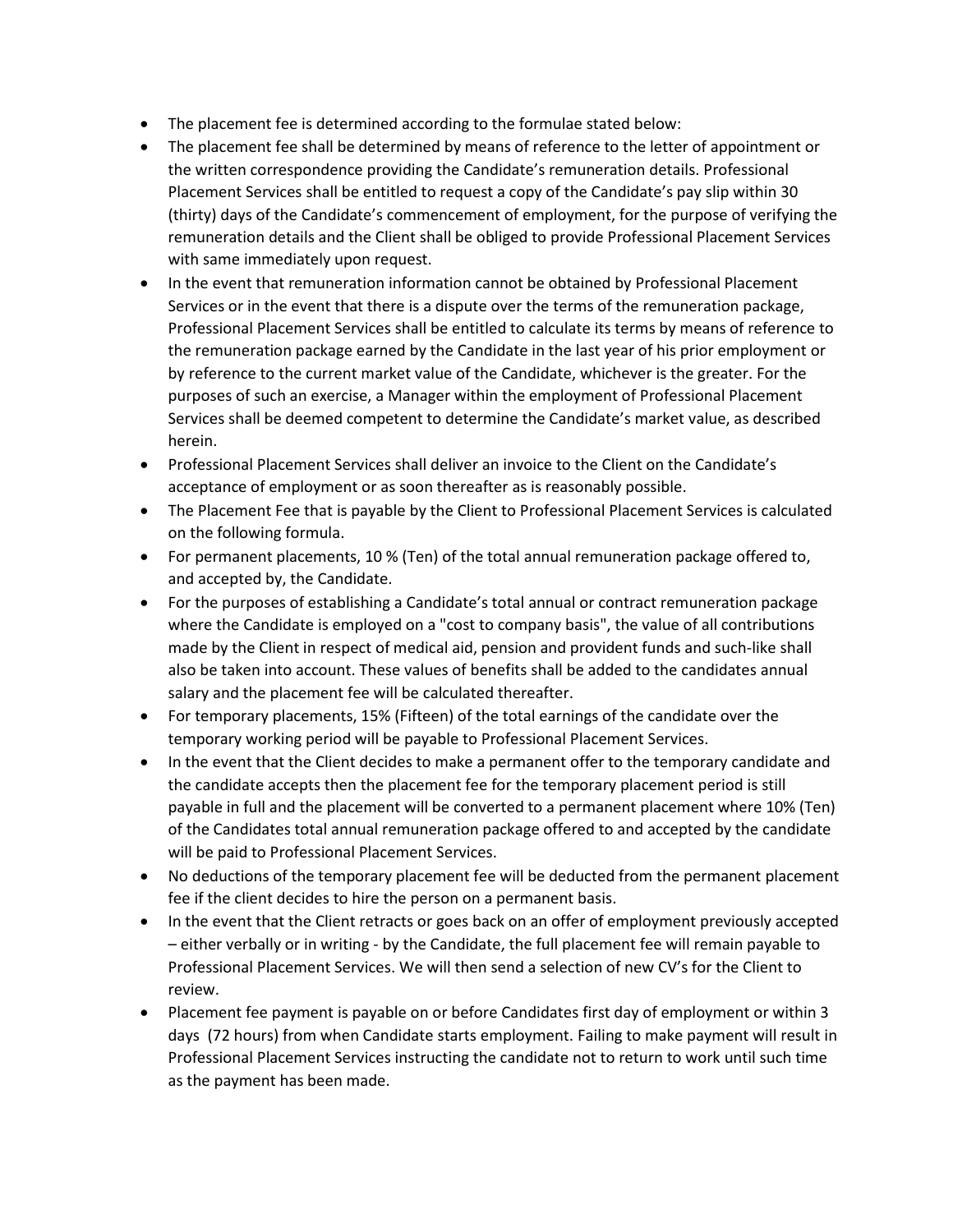- In the event that the fee is still not paid to Professional Placement Services then Professional Placement Services will hand this over to their attorneys to recover the cost of the placement fee. The cost of recovery/legal fee will be payable by the Client.
- Once the placement has been converted to permanent placement then the placement fee is payable to Professional Placement Services upon receipt of invoice.
- Professional Placement Services will provide a 3 month guarantee period where we will replace free of charge should the Candidate or the Client decide to terminate the contract during this time. This includes if the candidate absconders.

# **GUARANTEF**

- Professional Placement Services shall provide a guarantee in respect of any Candidate placed by it, given that the full payment due is received within the prescribed payment terms, on the following conditions:
- The Candidate must have been determined by the Client to be technically incompetent, namely be unable to perform the required duties or render the required services of the job for which he or she was employed.
- The Client must have notified Professional Placement Services, in writing, of its due and proper complaints and afforded Professional Placement Services a reasonable opportunity to rectify the situation and must have instituted formal disciplinary or performance counselling measures, in terms of applicable labour legislation, with substantive reasons for doing so.
- The guarantee will be extended only once the Candidate has been dismissed or his services have been terminated by the Client.
- The dismissal or termination of employment must have been effected.
- 3 month guarantee will be provided for ongoing, permanent placement.
- Once the dismissal or termination of employment has been effected, Professional Placement Services undertakes to replace the Candidate with a Candidate who possesses similar qualifications and who is satisfactory to the Client.
- In the event that:
- The replacement candidate earns more than the Candidate initially placed, the fee will be recalculated on the annual remuneration package offered to the replacement candidate, in accordance with the formulae stipulated above, and any discrepancy between the initial fee and the recalculated fee shall be paid by the Client to Professional Placement Services upon delivery of an invoice in regard thereto.
- The replacement Candidate earns less than the Candidate initially placed, the fee will be recalculated on the annual remuneration package offered to the replacement candidate, in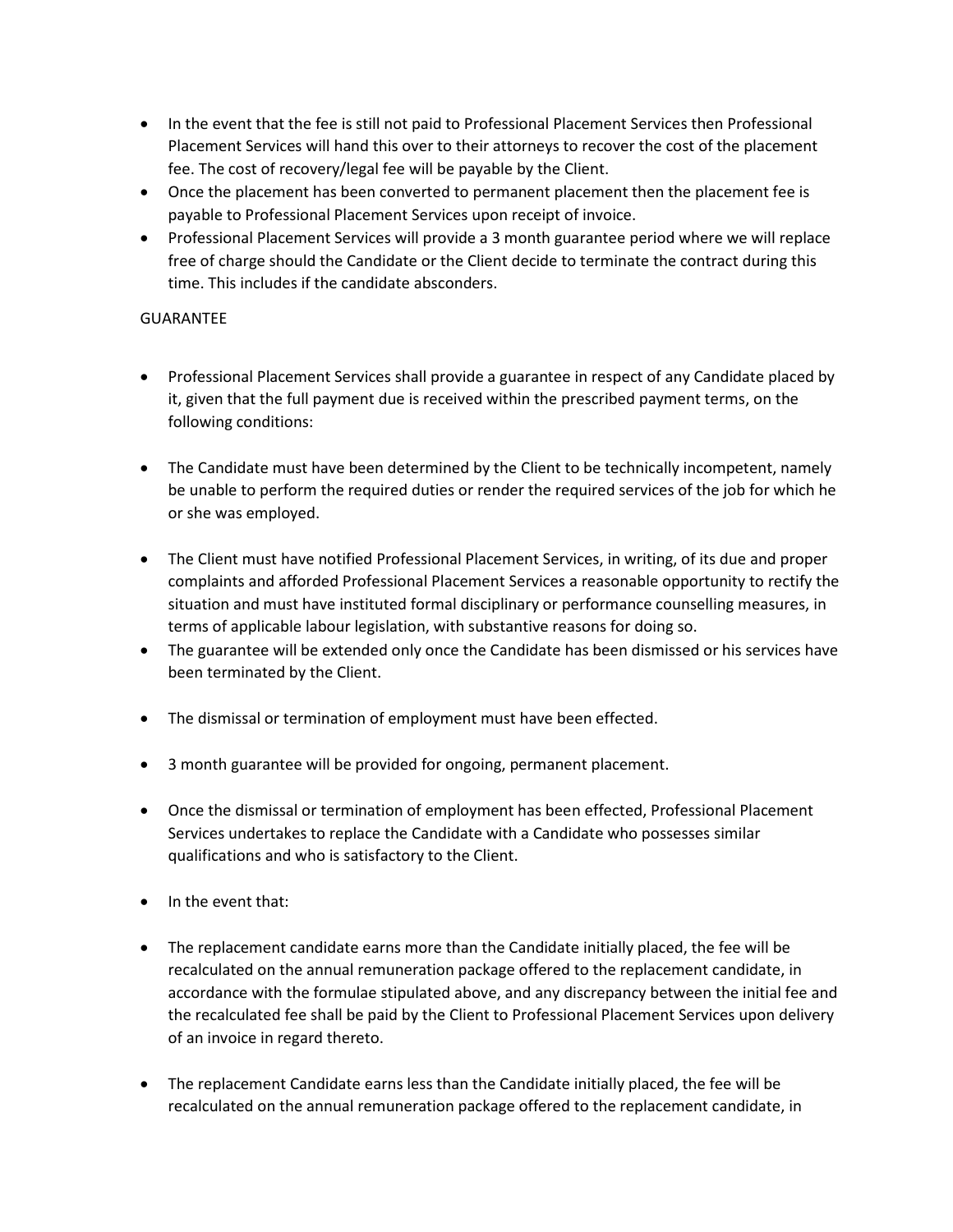accordance with the formulae stipulated above, and any discrepancy between the initial fee paid and the recalculated fee shall be returned to the Client by Professional Placement Services in the form of a credit note to be used against future placements made.

- Professional Placement Services must be given a reasonable and exclusive opportunity to replace the Candidate and the Client is obliged to offer full assistance and co-operation in regard thereto.
- If full assistance and co-operation is not received i.e. bookings of interviews, feedback etc. the guarantee/credit note will automatically expire.
- In the event that Professional Placement Services is unable to place an alternative candidate with the Client within a mutually agreed time period (which will not exceed 30 days), Professional Placement Services shall furnish the Client with a credit note as follows to be used within 90 days before the credit note expires.
- All credit notes must be utilized against placements made by Professional Placement Services within 3 (Three) months/ 90 days of the date issue, failing which the credit note will automatically expire.

### WAIVER

• Professional Placement Services endeavors to take all reasonable measures to ensure that referred candidates meet Client requirements. However, as the final decision to employ a Candidate rests with the client, Professional Placement Services will not be held responsible, or liable, for any damages caused either directly or indirectly by a Candidate introduced by Professional Placement Services. Professional Placement Services does not accept liability for any information and/or representation, express or implied, made by a Candidate introduced by Professional Placement Services, which subsequently proves to be untrue, unfounded or inaccurate.

# FURTHER TERMS AND CONDITIONS

- In agreeing to interview a Candidate submitted by Professional Placement Services, the Client agrees with, and acknowledges, the following:
- Professional Placement Services is the first and sole representative of the Candidate, and
- The Candidate does not exist on the Client's internal database nor has the Candidate been referred by another party prior to the introduction made by Professional Placement Services.
- A fee will be due and payable by the Client to Professional Placement Services in the event that the Client employs any Candidate introduced to it by Professional Placement Services within a